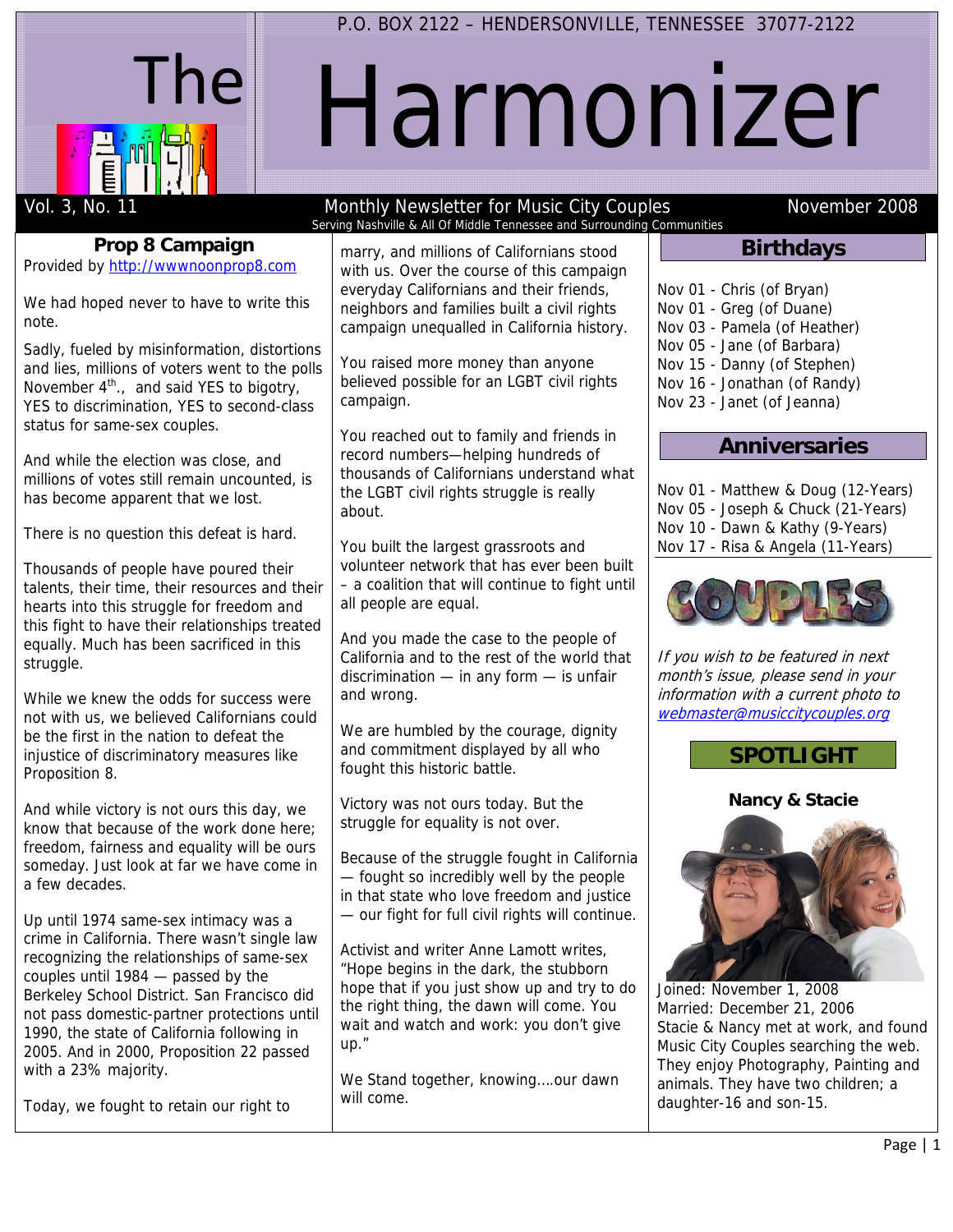# **Report On Prop 8 From Nashville**

By Cole Wakefield, **Special to 365gay.com** 11.16.2008 9:31am

Maybe it was the result of my lukewarm success as an organizer back in Arkansas, or maybe I am just growing cynical as I age, but I was really worried no one would show up for Nashville's No on 8 rally.

There seemed to be a lot working against its success: The weather was miserable, it was a Saturday, and it had been organized hastily as a grassroots effort outside of Nashville's "gay establishment."

When I arrived at the public square, about 45 minutes early, the protest site was deceptively barren. I initially worried that either things had been canceled or turnout was even worse than I was expecting. I was reassured somewhat when I discovered a small group huddled in an elevator lobby.



Soon the young group of activists was asked to move out of the elevator lobby and onto the square. By that time, about 50 people had arrived. The crowd wasn't huge, but participants were still very excited and eagerly posed for pictures with the pithiest signs; my favorite: "Gay Tennessee Hillbillies Say No to H8."

By 12:30, the crowd had swelled to over 200, more than anybody had expected, and there were still groups filing in. Soon, the march around the square began. The marchers walking the circular path in the square's center reminded me of the legendary rights marches in Philadelphia in the 1960s.

#### Vol. 3, No. 11 **Noles and Monthly Newsletter for Music City Couples** November 2008 Serving Nashville & All Of Middle Tennessee and Surrounding Communities

It's too bad we don't vote by car horn. Things wrapped up (or so I thought) after the organizers and a few members of the crowd spoke about their reasons for attending the protest.



There was the gay couple with two young boys who just wanted to insure their rights as parents and partners; there was the lesbian couple of 20 years frustrated because they would have to go out of state to marry; and there was the straight married guy who expressed frustration about how stupid it was that his LGBT friends couldn't get married. I left around 1:30 as people started to disperse. It had been a pretty good rally. There were lots of people and almost all of the local press showed up. There had been no negative encounters, except some comments from a homeless guy who I think was more confused than anything else.



My only regret was that the event wasn't in a more public location. As I was headed home, thinking about ways to increase visibility for next time, I got caught in a small traffic jam. When I looked to see why the light was green and no one was moving, I noticed a long line of people marching down the 2nd Ave sidewalk. It was a group of about 100 or so protestors from the rally taking their signs and their message deep into the heart of Nashville's tourist district. I have never been more proud about living in Music City.





"After taking part in this protest, I truly believe we could make a difference if more people, of all races and orientations would participate and support each other".